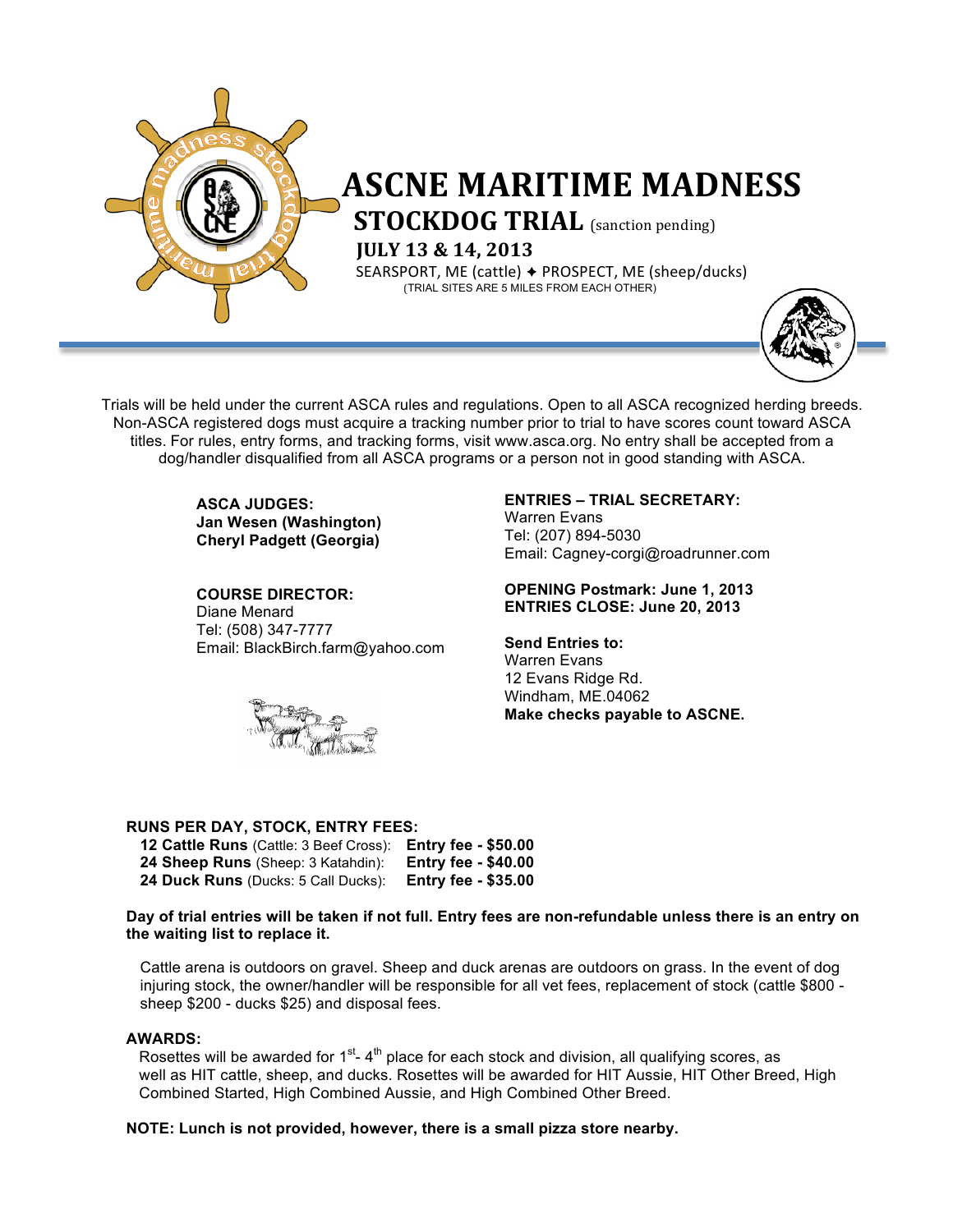## **TRIAL SCHEDULE**

#### **SATURDAY TRIAL - July 13, 2013**

7:30am - Handlers meeting/cattle only Sheep/duck mtg follows cattle trial

Course B

Cattle in Searsport – Jan Wesen Sheep in Prospect – Cheryl Padgett Ducks in Prospect – Jan Wesen

The run order will be chosen prior to the day of trial. Bitches in season will run last.

### **SUNDAY TRIAL - July 14, 2013**

7:30am - Handlers meeting/cattle only Sheep/duck mtg follows cattle trial

Course A

Cattle in Searsport – Cheryl Padgett Sheep in Prospect – Jan Wesen Ducks in Prospect – Cheryl Padgett

The run order will be chosen prior to the day of trial. Bitches in season will run last.

## **Directions to Trial Sites**

**FLYING M** 434 EAST MAIN STREET SEARSPORT, ME 04974

**From the South:** I-95 to Exit 113. Follow ME RT 3 north for 44 miles to US Route 1 north. Turn left onto US Route 1 north. Follow for 9.6 miles. Flying M will be on your left.

**From the East:** From the bridge in downtown Ellsworth (on US Route 1) follow US Route 1 south/ ME RT 3 south for 27.8 miles. Flying M will be on your right. It is roughly 0.5 miles past Barb's Restaurant.

**From the North:** I-95 to Exit 180. Take a left off of the exit ramp onto the Coldbrook Rd. Follow for 1.6 miles. Just before the light, bear right onto the US Route 202 west. Follow for 0.8 miles. At the light take a left onto ME RT 9. Follow for 0.4 miles at light take a right onto US Route 1A south. Follow for 19.3 miles. Bear right onto US Route 1 south. Follow US Route 1 south for 1 mile. Flying M will be on your right. It is roughly 0.5 miles past Barb's Restaurant.

#### **LONE MOOSE FARM**

63 HAWES BRIDGE RD PROSPECT, MAINE 04981

**From the South**: Take I-95 to Exit 113. Follow ME Route 3 north for 44 miles to US Route 1 north. Turn left onto US Route 1 north. Follow for 10.6 miles. Take a left onto US Route 1A north. Go 4.4 miles. Turn left onto the Hawes Bridge Rd. Lone Moose Farm is 0.2 miles on the right.

**From the East:** From the bridge in downtown Ellsworth (on RT 1) follow US Route 1 south/ME Route 3 south for 20.6 miles. Turn right onto Route 174 at the light at the end of Penobscot Narrows Bridge. Go 3.8 miles. At stop sign, cross US Route 1A onto the Hawes Bridge Rd. Lone Moose Farm is 0.2 miles on the right.

**From the North:** I-95 to Exit 180. Take a left off of the exit ramp onto the Coldbrook Road. Follow for 1.6 miles. Just before the light, bear right onto US Route 1A south. Follow for 14.9 miles. At junction of rte 174 and the Hawes Bridge Road, directly after Maddie's Place and the Prospect fire dept., take a right onto the Hawes Bridge Rd. Lone Moose Farm is 0.2 miles on the right.